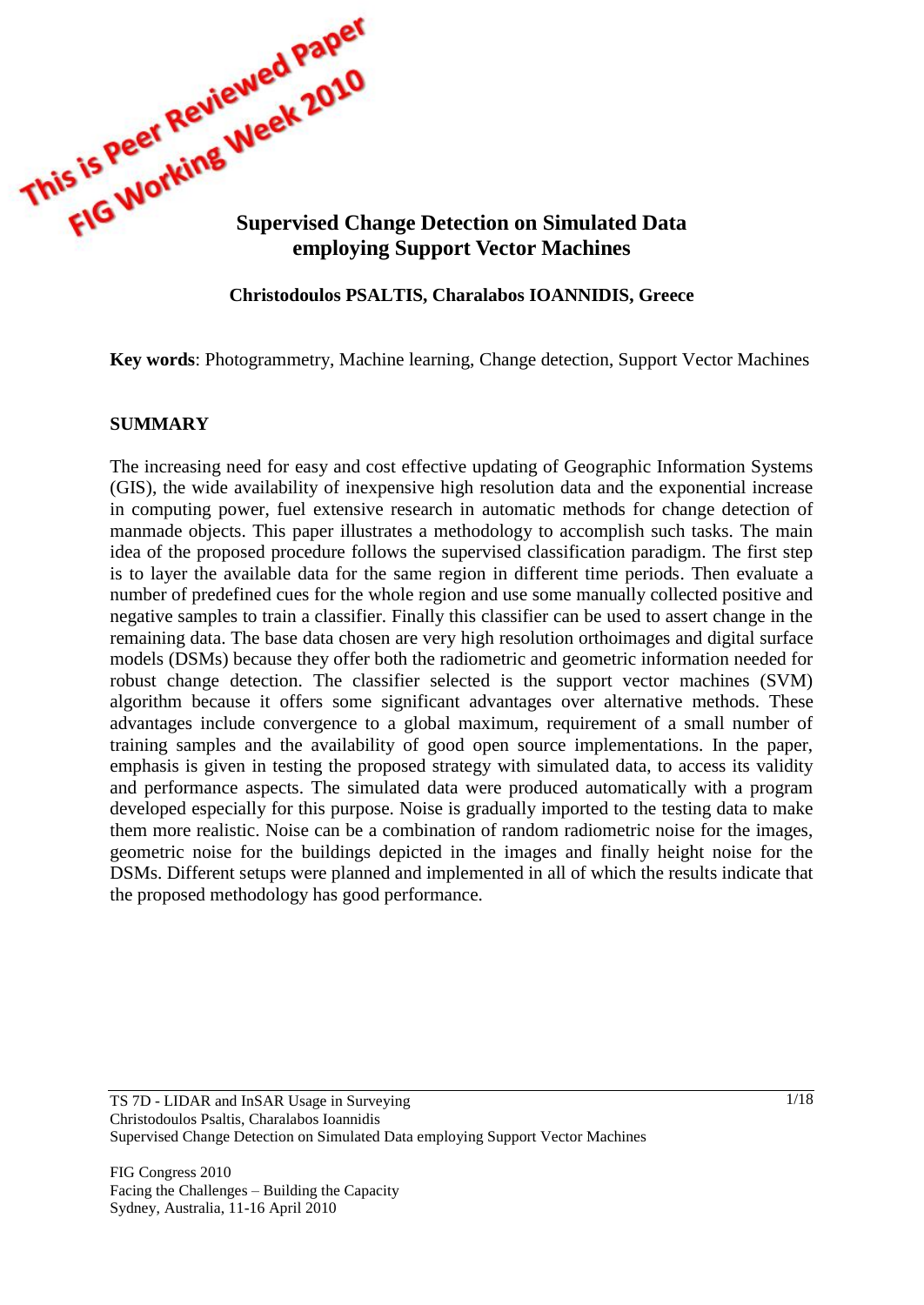# **Supervised Change Detection on Simulated Data employing Support Vector Machines**

# **Christodoulos PSALTIS, Charalabos IOANNIDIS**

### **1. INTRODUCTION**

Automatic change detection in the field of photogrammetry, deals with the dynamic phenomenon of land use change at large data scales. Usually the objects which are monitored are manmade structures like roads and buildings. This process is necessary for map updating which is an otherwise expensive and time consuming task.

Although in its general form the problem of automatic change detection is complex and difficult to solve, on well defined applications it is possible to achieve good results by imposing certain constraints. Depending on the special needs of an application these constraints may vary, thus the available change detection methods in international bibliography are many and diverse. However the basic attributes of all these algorithms are mainly common and the presented diversity results from different combinations of attribute values. Thus it is best to describe these attributes and how they impact the final method rather than overview groups of methods. This analysis is also helpful for designing new methods and approaches by making certain decisions in each attribute, based on the application needs.

The following are roughly the most distinctive attributes:

- Scale of the changes to be detected. This parameter is application depended and greatly influences choices in following attributes. Scale of change can be illustrated with a simple example. If the user needs to detect changes in the development of the urban area limits (Hofmann et al. 2006) then whole groups of buildings can be thought as one and thus the data needed to depict this type of change can have small scale. If the user in interested in detecting change in single building level, then the data necessary should be of large scale in order to better represent the objects of interest and thus this is considered a large scale change detection problem (Moeller & Blaschke, 2006).
- The type of the basic comparison unit. Basic comparison unit is called the feature which is compared between two time periods for assertion of change. Its type expresses the information level it carries, ranging from low, i.e. grey tone values, to high level information, i.e. object classes (Straub et al., 2000). The highest the level of information the more robust the method is. At the same time however, it is more difficult to develop and maintain. The nature of the basic unit is primarily decided depending on the scale of changes to be detected. In particular large scale changes demand more sophisticated comparison units.
- The number of steps in which the process is completed. At this point it is decided if changes will be detected in one or two steps. The two step approach involves the extraction of objects in both time periods and then the comparison between them to decide what has changed (Blaschke, 2005). On the other hand it is possible to complete the same procedure in a single step by layering the two time periods in a single new product, i.e. a difference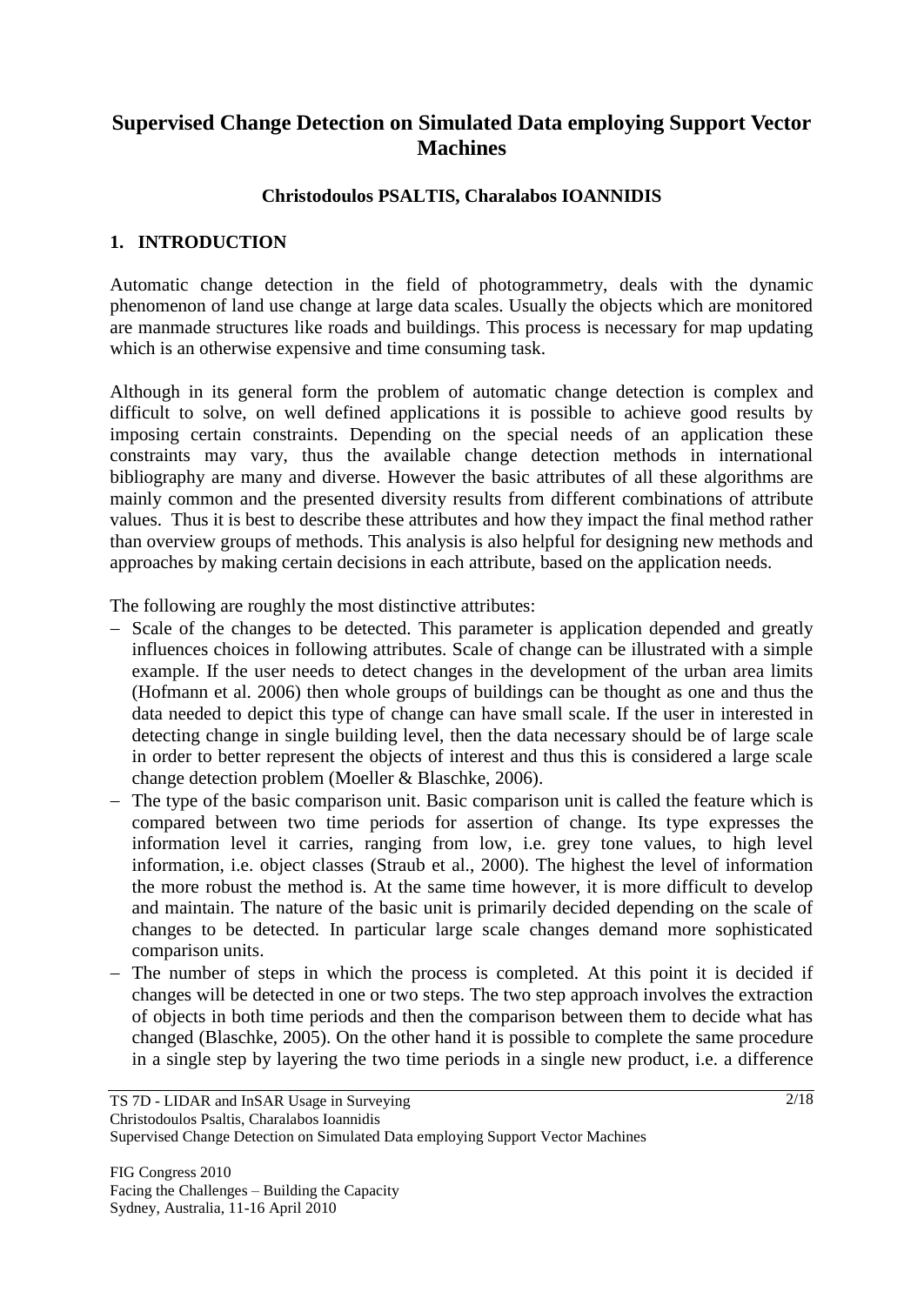image, and then deciding which features of the new dataset are indicating changes (Psaltis & Ioannidis, 2008). Two step approaches have the disadvantage of inserting errors in the whole process due to the two extraction phases. Errors even in one phase will lead to errors in change detection. On the other hand they are more noise resistant.

- The path to change detection and incorporation of a priori knowledge. Namely there are two basic ways to go for change detection, either bottom-up (Psaltis & Ioannidis, 2008) or top-down (Hall, 2003). Bottom-up methods are considered those which by dealing initially with raw data lead to change assertion. The opposite is true for top-down approaches where certain models of change are searched and matched to the raw data. In both cases it is necessary to use some a priori knowledge to bridge the semantic gap between data and change model. These data differ in complexity according to the needs of each method, but as previously mentioned, higher level knowledge better fits large scale change detection.
- Deterministic or stochastic approach of the problem. Modeling change can be formulated in any one of the aforementioned ways. In the first case there is a decisive answer as to what change is (Song  $& Li, 2007$ ) whereas in the second there is a measure of how possible change is (Canty & Nielsen, 2004). Stochastic methods have the advantage of providing a concrete quality measure of the results, possibility, and they often are more flexible and extensible. On the other hand they are more difficult to develop and often face computational challenges.
- Level of automation. In this attribute one can discern three main approaches; autonomous, automatic and semi-automatic methods. In autonomous method the user just imports data to the algorithm and gets an output without any further customizations (Canty & Nielsen, 2004). In automatic methods, users have to manually tune a set of parameters before they get the desired output (Wang et al., 2007). In semi-automatic methods users complete a training phase inputting positive and negative samples of change before the algorithm is able to predict changes in the rest of the dataset (Mo et al., 2008). Higher levels of automation mean less effort from the users, but usually they also mean lower levels of accuracy and less noise tolerance.
- Type of data used. This selection depends mainly on the application scenario and the scale of the changes to be detected. Today there is a wide range of data type available in many scales and with different characteristics. Data can be divided in two major categories raster and vector. Raster data mainly include images from different types of sensors like airborne or spaceborne cameras, SAR sensors and thermal sensors (Zhigao et al., 2006). Vector data mainly include maps, cadastral polygons, 3D point clouds and surface models (Song & Deren, 2007). Choosing the most appropriate type of data is impossible in some cases since for certain periods and areas there might be only certain types available. For this reason it is important to take into account this parameter before developing a change detection algorithm. However, with the gradual increase in data format availability this aspect will influence less the development process.

Based on the above analysis and the existing knowledge and experience on change detection techniques, a new automated method for buildings change detection is proposed; the procedure is developed and its results derived from a broad variety of simulation data are presented in this paper.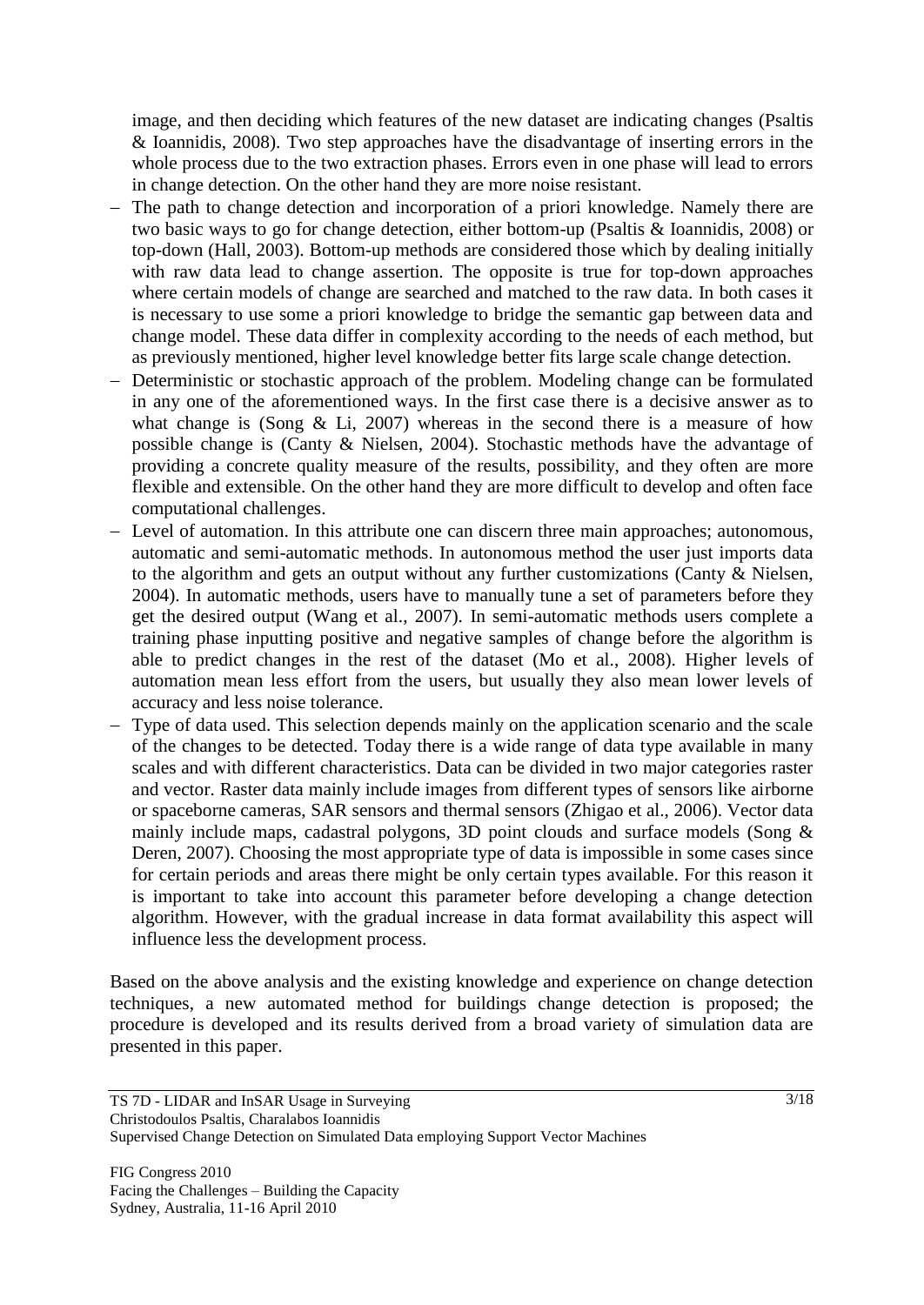# **2. PROPOSED APPROACH FOR AUTOMATIC CHANGE DETECTION**

The proposed method, in accordance with the aforementioned general attributes, is designed to detect changes in large scales - single building scale. The employed data are orthoimages and digital surface models (DSMs) of the area of interest. The orthoimages offer a good starting point, since they combine reduced radiometric and geometric noise, while at the same time offer large information context. To produce the orthoimages it is necessary to have a DSM available. The DSM provides direct geometric information which can augment the detection capabilities of the method. The basic comparison unit is mid level statistics, in order to keep the process simple yet as robust as possible. Detection is completed in a single step, to avoid building extraction in every time period. This choice minimizes the development work and helps to avoid errors introduced from the two stage approach. The method is deterministic and the role of assessing the quality of the results is assigned to a human user investing minimal effort. It is a bottom-up technique, because orthοimage creation significantly reduces noise and makes the development of a complex top-down approach unnecessary. It is semiautomatic so the final results are expected to be better than the fully automatic approach. The selected classifier is the Radial Basis Function Support Vector Machine (SVM). SVMs are reported to fit well in change detection scenarios (Zhigao et al., 2006; Mo et al., 2008) and they offer a number of significant advantages described later on.

The proposed workflow of the method was organized to satisfy the above characteristics, as following:

- 1. Acquisition of large scale images from different time periods for an area of interest. If the DSM is going to be produced, then image stereopairs are needed. Otherwise the DSM for each time period is also acquired from an external source.
- 2. Interior and exterior orientation of the images in the same reference system. The DSMs should also be in this reference system.
- 3. Production of orthoimages for each period; to reduce geometric noise and improve image correspondences.
- 4. Layering of the orthoimages and the DSMs and calculation of the appropriate feature vectors.
- 5. Manual labeling of some positive and negative samples of changes to train the classifier, which was selected to be a Support Vector Machine (SVM).
- 6. Input all new data to the trained SVM in order to classify them as changed or not.
- 7. Manual assessment of the resulted changes.

# **3. SUPPORT VECTOR MACHINES**

The theoretical foundations of SVMs were set in the 60's mainly with the efforts of V. Vapnik (Vapnik and Lerner, 1963), but it was not until 1992 that they reached their modern formulation (Boser et al., 1992). Today SVMs are used in a wide range of applications from text recognition to image analysis because of their generic nature and the positive tradeoff between advantages and disadvantages (Abe, 2005).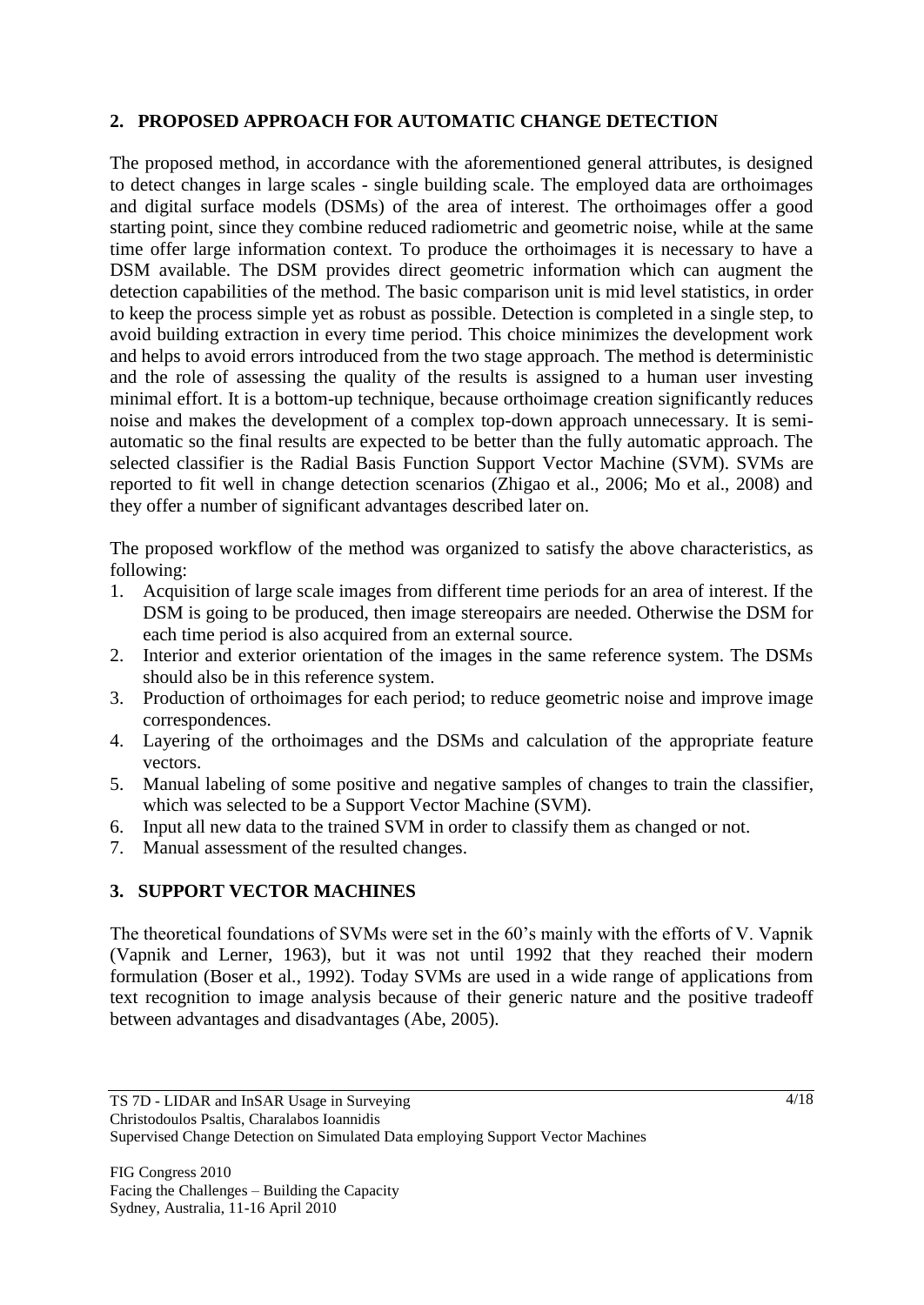#### **3.1 Formalization of the linear SVM classifier**

The goal of the support vector machine is to classify a given object to one of two available classes based on its characteristics. Each object in this case is viewed as an n-dimensional vector. The basic idea behind the support vector machines is to calculate an n-1 dimensional hyperplane which best separates the two object classes from a set of already labeled objects. The two sample sets can be separated with a number of hyperplanes. The best solution is the hyperplane from which the distance to the nearest feature vector on each side is maximized. New objects can then be classified depending on which side of the hyperplane they lay. This is the most basic case of support vector machines and it is called linear classifier [\(Figure 1\)](#page-4-0).



**Figure 1. Linear classification example (Burges, 1998)**

<span id="page-4-0"></span>To formulate the above in mathematical terms suppose we have L training points, where each input xi has D attributes, dimensionality D, and belongs in one of two classes  $yi = -1$  or  $+1$ . Our training data then are of the form  $\{xi, yi\}$  where  $i = 1...L$  and  $yi$  in  $\{-1, 1\}$ . Here it must be assumed that the data is linearly separable so that we can draw a line on a graph of x1 vs x2 separating the two classes when  $D = 2$  and a hyperplane on graphs of x1, x2 . . . xD for when  $D > 2$ . This hyperplane can be described by  $\mathbf{w} \cdot \mathbf{x} + \mathbf{b} = 0$  where **w** is normal to the hyperplane and **b/||w||** is the perpendicular distance from the hyperplane to the origin. Support Vectors are the examples closest to the separating hyperplane and the aim of SVM is to orientate this hyperplane in such a way as to be as far as possible from the closest members of both classes.

In practice implementing a SVM means selecting the variables w and b so that training data can be described by:

 $xi \cdot w + b \geq 1$  for  $yi = +1$ 

 $xi \cdot w + b \le -1$  for  $yi = -1$ 

These equations can be combined into:  $vi(xi \cdot w + b) - 1 \ge 0$ 

Considering the points that lie closest to the separating hyperplane, the two planes H1 and H2 that these points lie on can be described by:

 $xi \cdot w + b = +1$  for H1  $xi \cdot w + b = -1$  for H2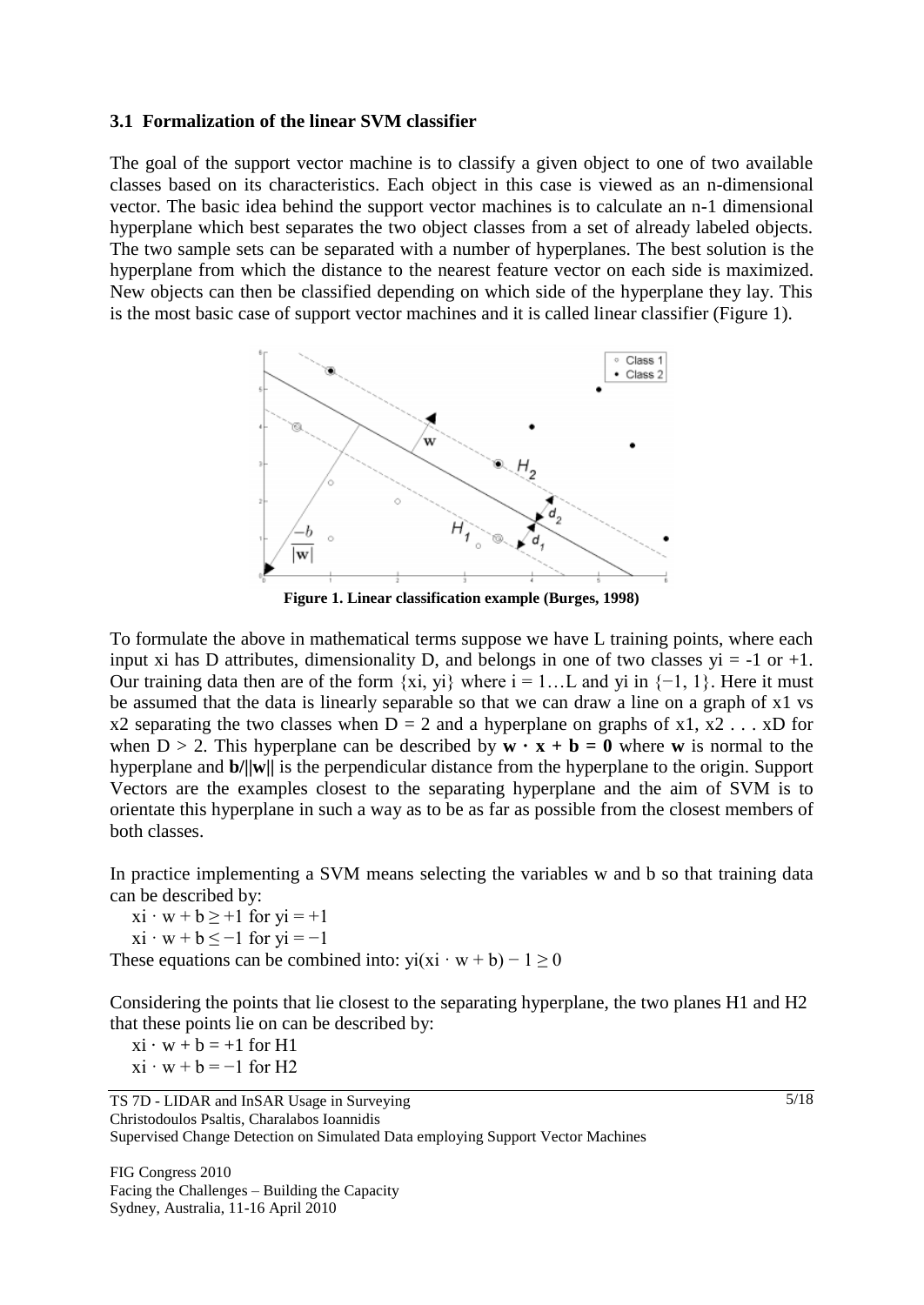Let d1 be the distance from H1 to the hyperplane and d2 the respective distance from H2. The hyperplane's equidistance from H1 and H2 means that  $d1 = d2$ , a quantity known as the SVM's margin. In order to orientate the hyperplane to be as far from the Support Vectors as possible, we need to maximize this margin. Simple vector geometry shows that the margin is equal to 1/||w|| and maximizing it is equivalent to finding:

Min||w|| such that yi(xi · w + b) – 1 ≥ 0

### **3.2 Kernel functions**

The above case works well when the samples are linearly separable in N-dimensional feature space, but this constraint is not always true [\(Figure 2\)](#page-5-0). In cases where the samples are separated by a nonlinear curve there are two possible solutions; either to fit a nonlinear curve or to increase the dimensionality of feature space until they become linearly separated. The first possibility is complex and computationally exhausting whereas, due to data restrictions, you might not be able to increase the dimensionality of feature space to the desired point. To cope with this problem the proposed solution is kernel functions.



**Figure 2. Non-linear hyperplane (DTREG, 2009)**

<span id="page-5-0"></span>Kernel functions map the data into a high dimensional space where it is possible to perform the separation. Kernel functions enable operations in the feature space without computing the coordinates of the data in that space, but rather by simply computing the inner products between the images of all pairs of data. In fact SVMs are a subclass of kernel methods.

There are almost infinite possibilities in creating a kernel function, but only a few are proved to work well in a number of situations. These include the linear kernel, the polynomial kernel and the radial basis function kernel. The linear kernel is equivalent to the linear classifier presented above. The polynomial kernel separates the samples with a polynomial curve, while the radial basis function kernel creates a separating curve around the samples. For detailed mathematical formulation of these kernels and some more refer to Christianini & Taylor (2005). To illustrate the difference between them see Figure 3.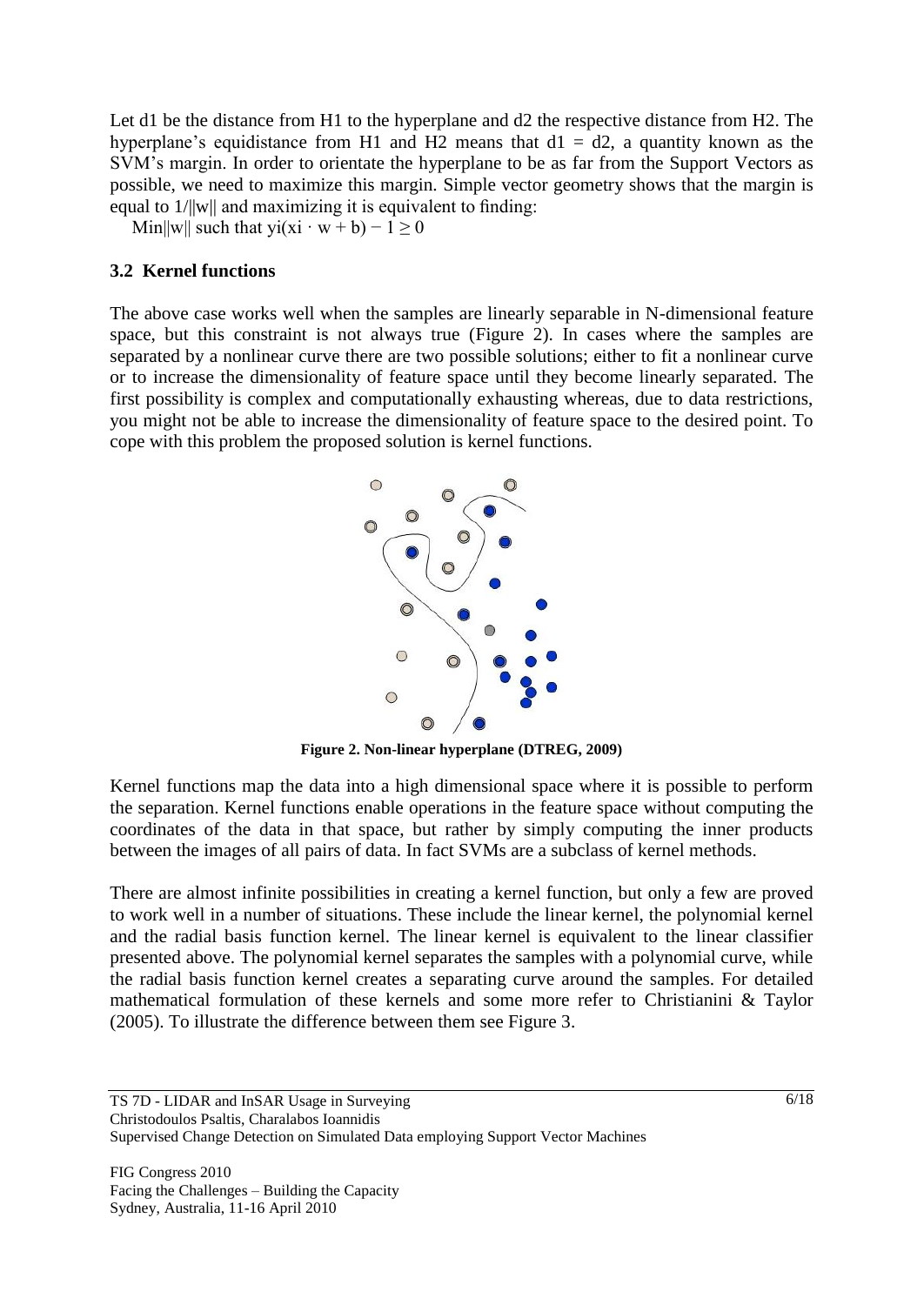

**Figure 3. Left: Linear SVM classification. Middle: Polynomial kernel SVM classification. Right: Radial Basis Function SVM classification (source: DTREG, 2009)**

### **4. SIMULATING DATA**

To test the validity, effectiveness and robustness of the strategy, it was decided to simulate some datasets and employ the proposed technique to classify them. At the same time this testing can provide further information to improve the final strategy in terms of selected features, feature space dimensionality and SVM parameter tuning. Because the process of creating simulated datasets is time consuming a computer program was developed especially for this purpose. The programming language used was Python and especially the Python $(x,y)$ distribution. Python(x, y) includes the current python release plus a set of tools and libraries especially designed for scientific computing (Raybaut, 2009).

The designed program has two basic outputs; greyscale simulations of orthoimages and simulated DSMs for the same area of interest at two different time periods. For a granular control over the final result the user has a number of available choices:

- The size of the testing area. The user sets this parameter denoting the width and height of an orthogonal area of interest in pixels.
- The area of each building in pixels. Every building in the data set will have approximately the same area. The area will not be exactly the same because of the shape parameter that follows.
- The possible shapes of buildings. Users can input a list of possible shapes their buildings might have. Before creating each building it is randomly decided what shape it will have and then based on its area it is placed on the final image. At this point the program is able to draw only orthogonal shapes with arbitrary ratio between their sides.
- The total number of buildings to be presented in the newer time period. This parameter is used to make building distribution more dense or arid depending on the preferences of the user.
- The percentage of changes from the old period to the new one. Supposing that the user requested 200 building in the latest period and a 25% change percentage, the earlier period will depict 150 buildings, thus 50 new buildings have emerged.
- Distribution of buildings in the area of interest. There are two types of distribution supported by the simulation program; grid and random. The grid selection places the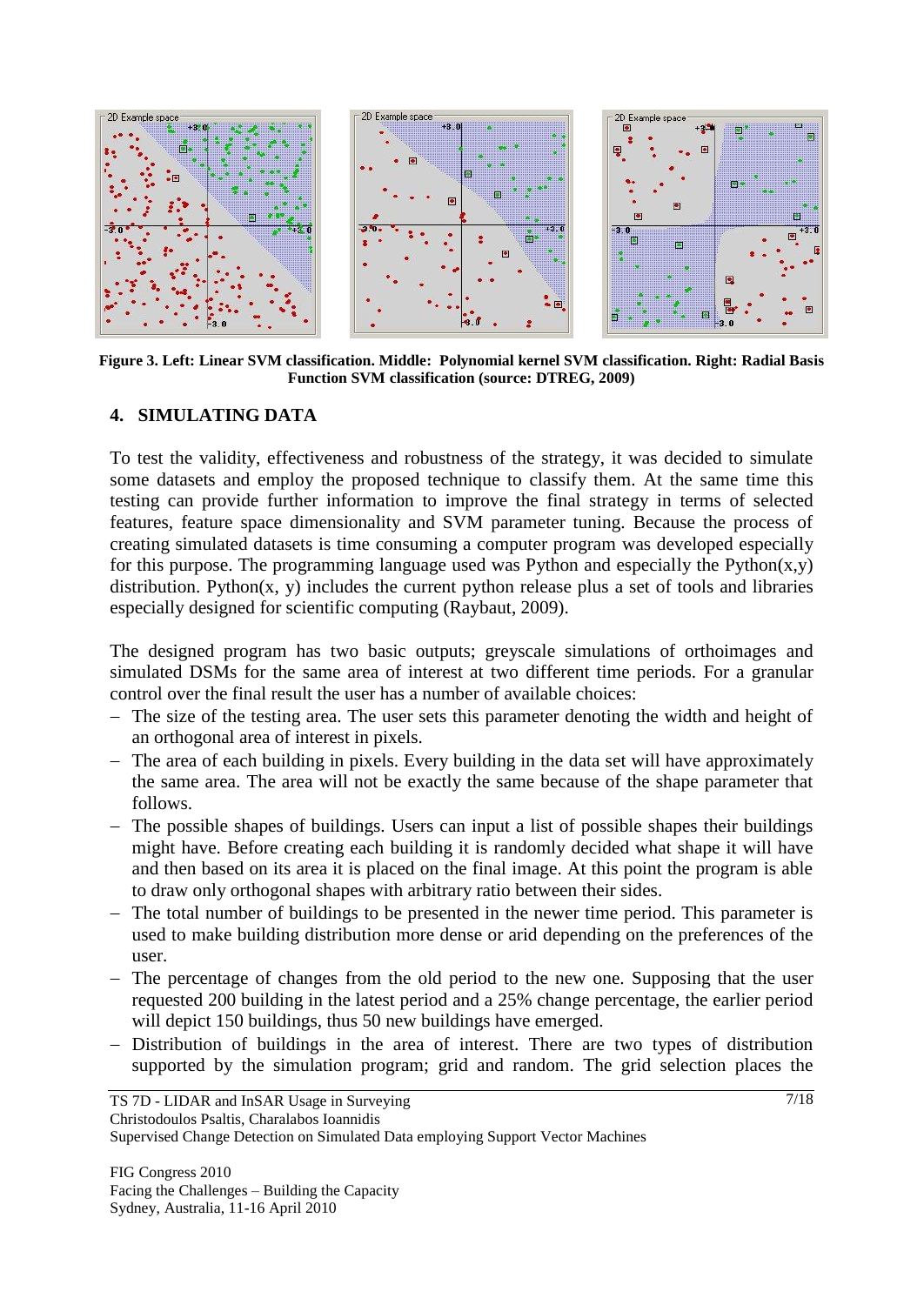buildings in the nodes of intersecting cells. The number and size of the cells depends on the total area of interest and the number of the buildings. The random choice places the buildings in arbitrary positions, thus they may overlap resulting to more complex shapes.

- Uniform slope of the DTM. The user can define a slope percentage for the DTM on which later the buildings are added to form the DSM.
- Building height. This parameter sets a standard building height for all buildings in the area of interest. The buildings' roof is considered flat. The polygon of each building is layered on the DTM and then it is elevated by this parameter and added to the initial DTM to form the DSM. To keep the roofs flat and not follow the slope of the DTM, the centroid of the building polygon is elevated first and then all the DTM pixels belonging to that building are elevated to that height.
- Radiometric noise. The user is able to set the mean value and standard deviation of a normal distribution from which noise is applied to the images.
- Geometric noise. This parameter can add a uniform geometric noise to the new image in terms of moving a buildings along the x,y axes, rotating it and scaling it with respect to x and y axes.
- DSM noise. Here the user can define the mean value and standard deviation of a normal distribution of noise to be added to the DSM.

To better illustrate the simulating procedure there is a step by step description of the program's execution:

- 1. An image for the area of interest is created with the dimensions indicated by the user. The color of the image at this point is black.
- 2. The initial DTM is created based on the given slope in raster format. Each pixel of the DTM corresponds to a single pixel of the initial image.
- 3. Depending on the selected distribution of buildings, the algorithm generates the centers of each building in the new time period.
- 4. Given the centers, randomly taking values from the shape list and based on the area of each building, the program calculates the coordinates of the corners of each building with an arbitrary rotation. These values are stored in a container object.
- 5. The container is copied and depending on the percentage of change some of these polygons are erased to create the set of buildings for the old time period.
- 6. The polygons of the new buildings are transformed according to the geometric noise selected.
- 7. The polygons of each period are then drawn of the respective images. The buildings have white outline and white fill.
- 8. The polygons of each period are superimposed to the DTM and the DSMs are created by elevating building regions of the DTM by the building height selected.
- 9. Two difference products are created. The first is the image difference and the second the DSM difference. In both cases the old period is differentiated from the new one.
- 10. Radiometric noise is added to the image difference. This procedure can have one or two steps depending on the needs of the user. In the one step approach the noise generated is simply added to the image. This results in a noisy background, but the white regions remain white because white has the maximum allowed grey tone value and whatever you add to it remains white. To cope with this effect and add noise to the white polygons as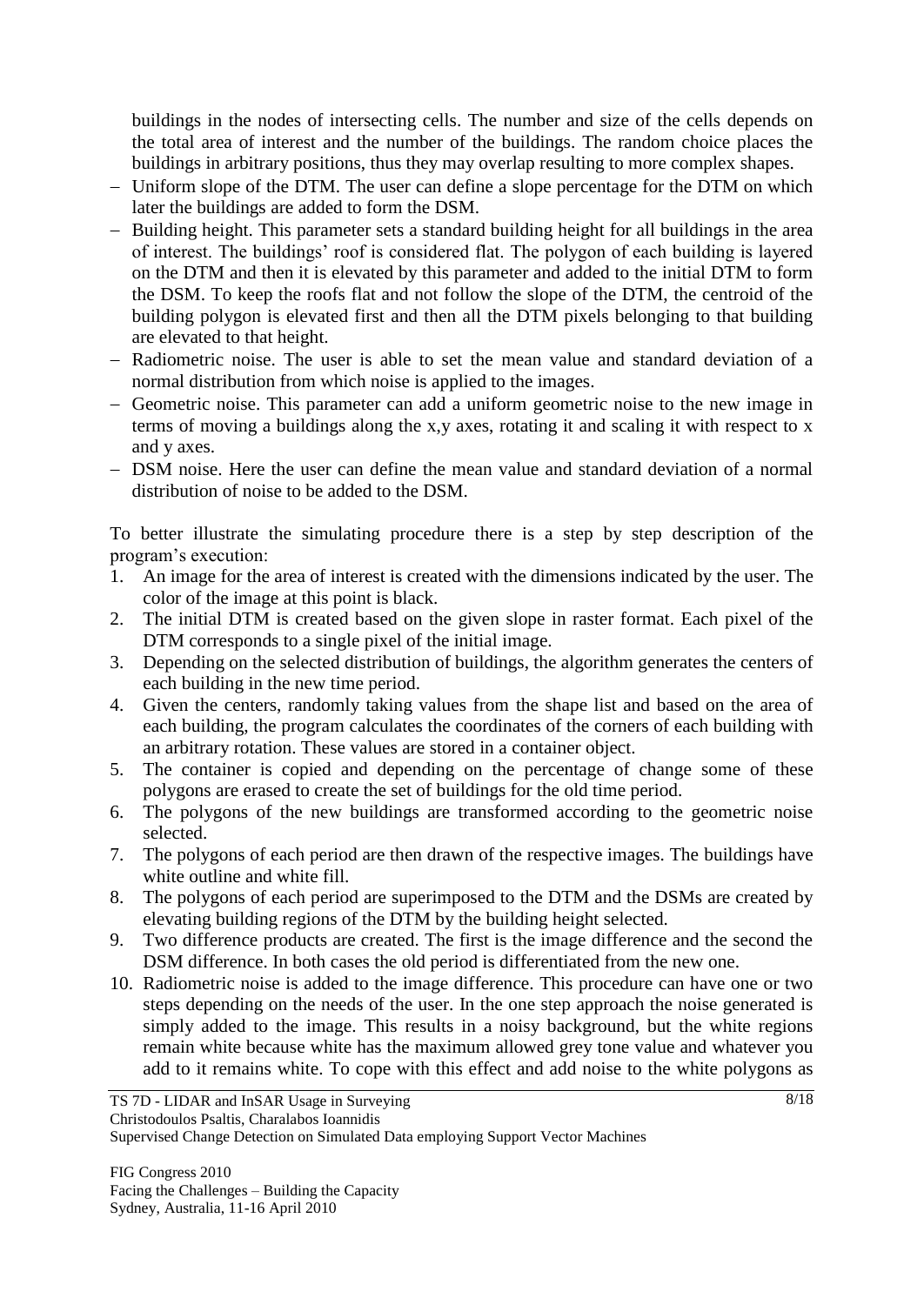well, it is needed to follow a two step approach. First you add noise as explained before and then you subtract a different noise distribution. This way the background remains noisy and the white polygons get their own amount of noise.

11. The last step is to add noise to the DSM difference. This is achieved by creating a noise distribution according to user provided parameters and add it to the difference DSM.

### **5. TESTING PROCEDURE**

This chapter describes the procedure of testing the proposed strategy with simulated data. For each test run two datasets are created; the first one is used to train the SVM and the second to test its classification performance. To validate the quality of the training the first set is also inputted to the trained SVM. Both sets have the same characteristics in terms of area size and average size of buildings, but the noise parameters may differ as seems fit.

The first step of the procedure is to divide the area in cells of the same size. This size is designated by the average size of each building. It is automatically set to have half the area size of each building. This choice was made in order to secure that a large part of each building will be in a cell. Then for each cell, in each dataset, the algorithm calculates the respective feature vectors from the difference image and the difference DSM. The feature vector may include the mean and standard deviation of gray tone values, from the difference images, and the mean and standard deviation values of heights, from the difference DSMs. The difference data at this point include all the user defined noise.

The next step is to label which cells in each dataset contain changes and mark them as ground truth. To do that automatically, the difference data are used without any radiometric noise. This way all changes have white color. An algorithm runs through the cells and by calculating the mean value of each one decides if the cell contains change. The mean value threshold is set to 140, so for a cell to be considered as changed it must contain about 55% of changed pixels. This threshold ensures that there are enough changed pixels in a cell to calculate reliable feature vectors for changes.

After labeling the SVM is trained and tested. Testing includes both the training set and the test set. For the SVM related operations the library used is libsvm. Libsvm is an open source high end library for SVMs which is considered a standard for such operations and contains precompiled scaling, training and testing tools with a lot of customization options (Chang & Lin, 2001). The final results are exported in terms of changed cells. To have the results also at object level, the changed cells are plotted to the change images and a user overviews them to measure the total success rates. This process can then be repeated with different parameters.

Before presenting the results of some indicative scenarios, there is a brief overview of the testing procedure accompanied with examples from data simulation to change assertion. The first step is to create the images (Figures 4 and 5) and DSMs, if appropriate, of the area of interest. If selected, geometric noise is added to the new image period at this point.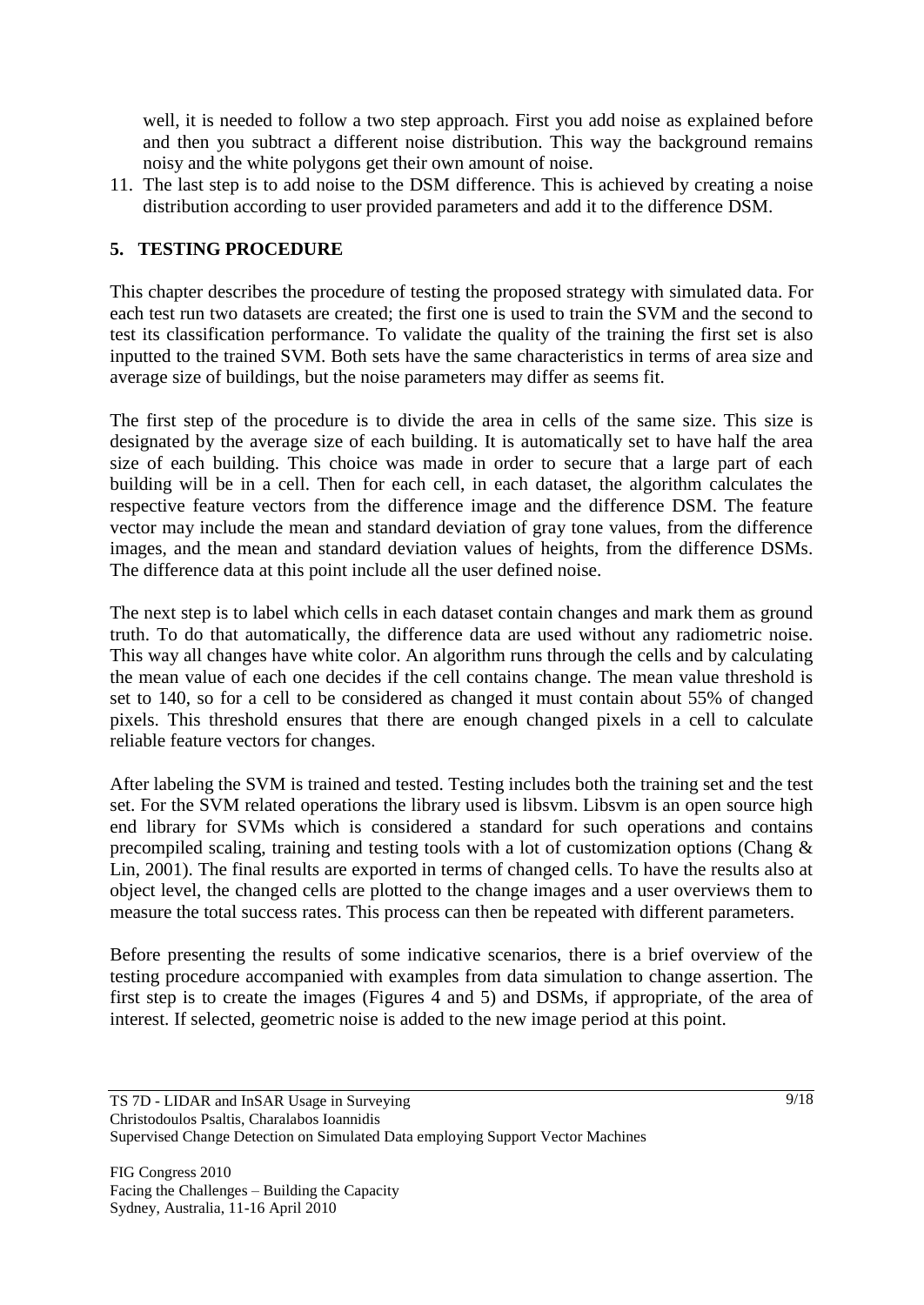

**Figure 4. Train set, old time period, with random building distribution**



**Figure 5. Train set, new time period, with geometric noise**

The next step is to produce the difference image (Figure 6) and difference DSM (Figure 8 left). At this point radiometric noise is added to the image difference (Figure 7) and height noise to the difference DSM (Figure 8 right).



**Figure 6. Train set's image difference without radiometric noise**



**Figure 7. Train set's image difference with radiometric noise**

With the base data ready, the feature vectors are extracted for each set and then the SVM is automatically trained. This is followed by the classification of the test and train sets and the assessment of the final results (examples are illustrated in Figures 9 and 10).

FIG Congress 2010 Facing the Challenges – Building the Capacity Sydney, Australia, 11-16 April 2010

10/18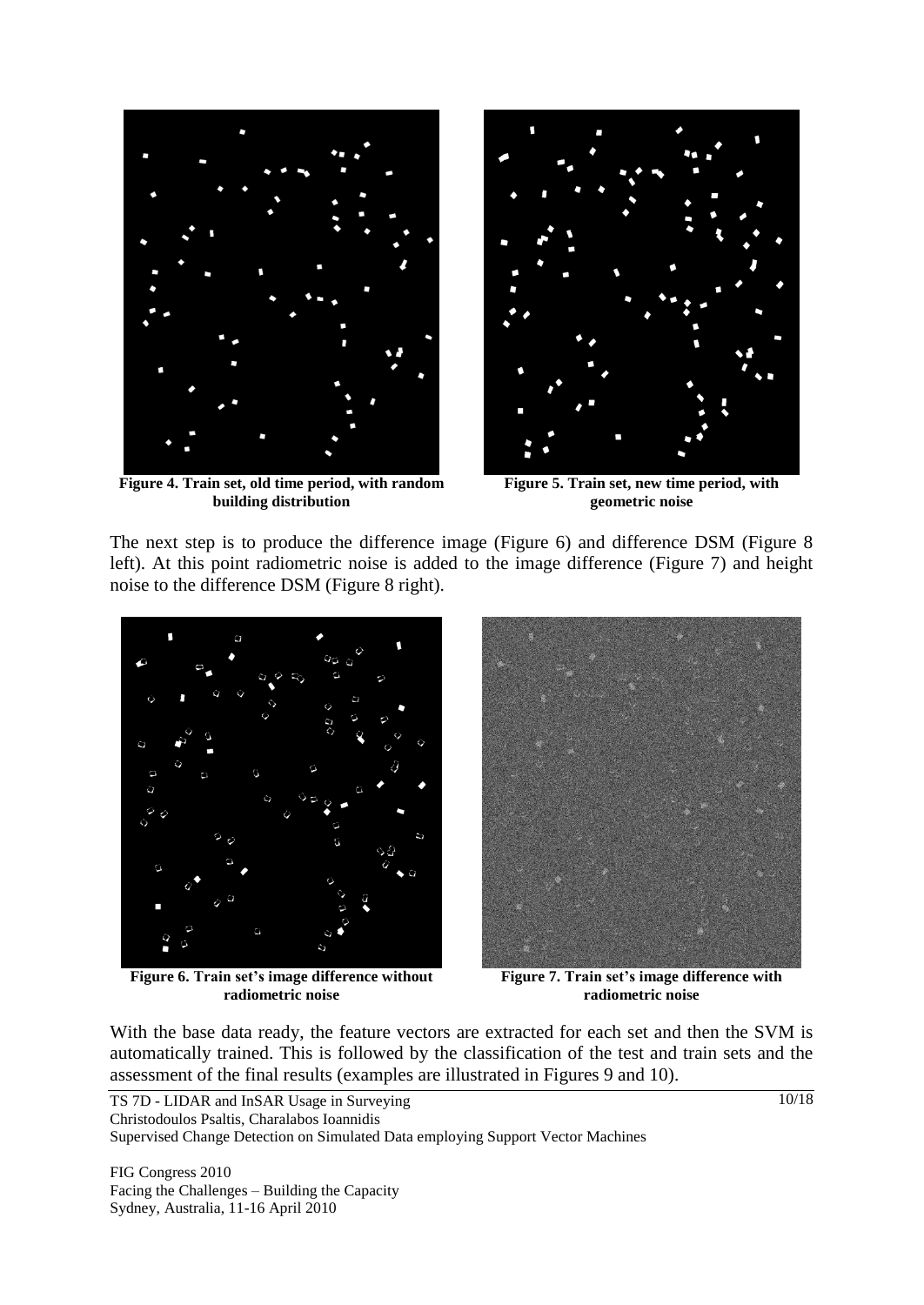

**Figure 8. Left: DSM difference without height noise. Right: DSM difference with height noise**



**Figure 9. Overlay of the training cells, red, on the change image without radiometric noise** 



**Figure 10. Overlay of returned cells for the training set (left) and the test set (right), green, on the respective change image without radiometric noise**

TS 7D - LIDAR and InSAR Usage in Surveying Christodoulos Psaltis, Charalabos Ioannidis Supervised Change Detection on Simulated Data employing Support Vector Machines

FIG Congress 2010 Facing the Challenges – Building the Capacity Sydney, Australia, 11-16 April 2010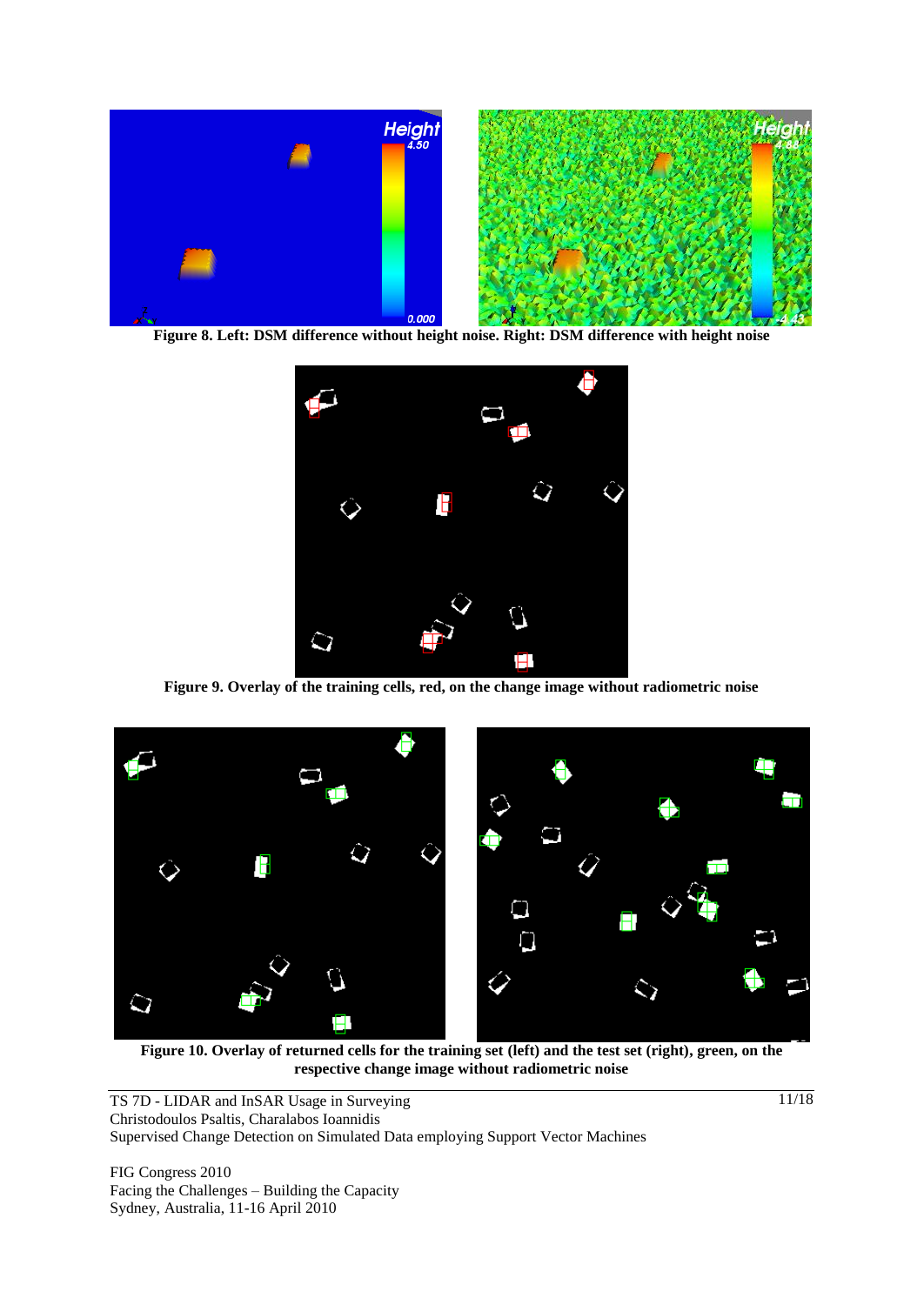# **6. RESULTS**

This chapter presents some indicative results from testing the above described strategy. For the tests we simulated an area of interest with profound changes. When the buildings' distribution is set to grid the area contains a total of 99 buildings, 74 of which are old ones. When it is set to random, the area contains 100 buildings, 75 of which are old ones. The mean area of the buildings, in all distributions, is 200 pixels. The buildings' shape is orthogonal and the aspect ratio of their sides is determined randomly. The allowed ratios are 1/1, 16/9 and 4/3. Each building is rotated arbitrarily around its center of mass. The imposed rotation is between 0 and 180 degrees. The area of interest is depicted in 1100x1000 pixel images. Whenever a DSM is used, the slope of the original DTM is set to 10% and the average height of each building is set to 4m. The size of the cells to extract features from is 10x10 pixels and all the feature values are scaled to the [-1,1] range. The SVM RBF is used for classification in all the scenarios.

In the following testing scenarios the authors tried out different buildings' distributions, they used images or images and DSMs as data and enforced different types of noise with varying magnitude. In each scenario one train set and one test set are created. Both sets are labeled automatically with the process described in the previous chapter. The SVM is trained on the first one and then classifies the second. Finally, to assess the validity of training, the SVM is also used to classify the train set.

To assess the final results the following are measured:

- accuracy at object level, how many buildings were correctly detected over the actual truth.
- True positive, true negative, false positive and false negative returns at cell level.

There are two types of assessments because the method itself cannot connect in some way cells to objects. Thus a changed building may be represented, and usually is, by more than one changed cells. The role of connecting cells to actual objects is left for the user. User tasks in this case are supported from special imaging products depicting changed cells returned from the algorithm over the noise free difference image.

# **6.1 Classifying images with radiometric and geometric noise**

The first family of test scenarios include different cases of image only data, with geometric and radiometric noise, grid and random distributions of buildings. In every scenario of the Table 1 the geometric noise is fixed to the following values:

- $-1$  pixel displacement along the x axis and 2 along y axis
- 18 degrees of counter-clock wise rotation
- $-$  +10% scale along x axis and +20% along y axis.

The above values are more than those expected in real life situations, but are very helpful to assess the robustness of the method. Radiometric noise varies and it is added to the difference image. The training and testing sets for each case include exactly the same type of noise.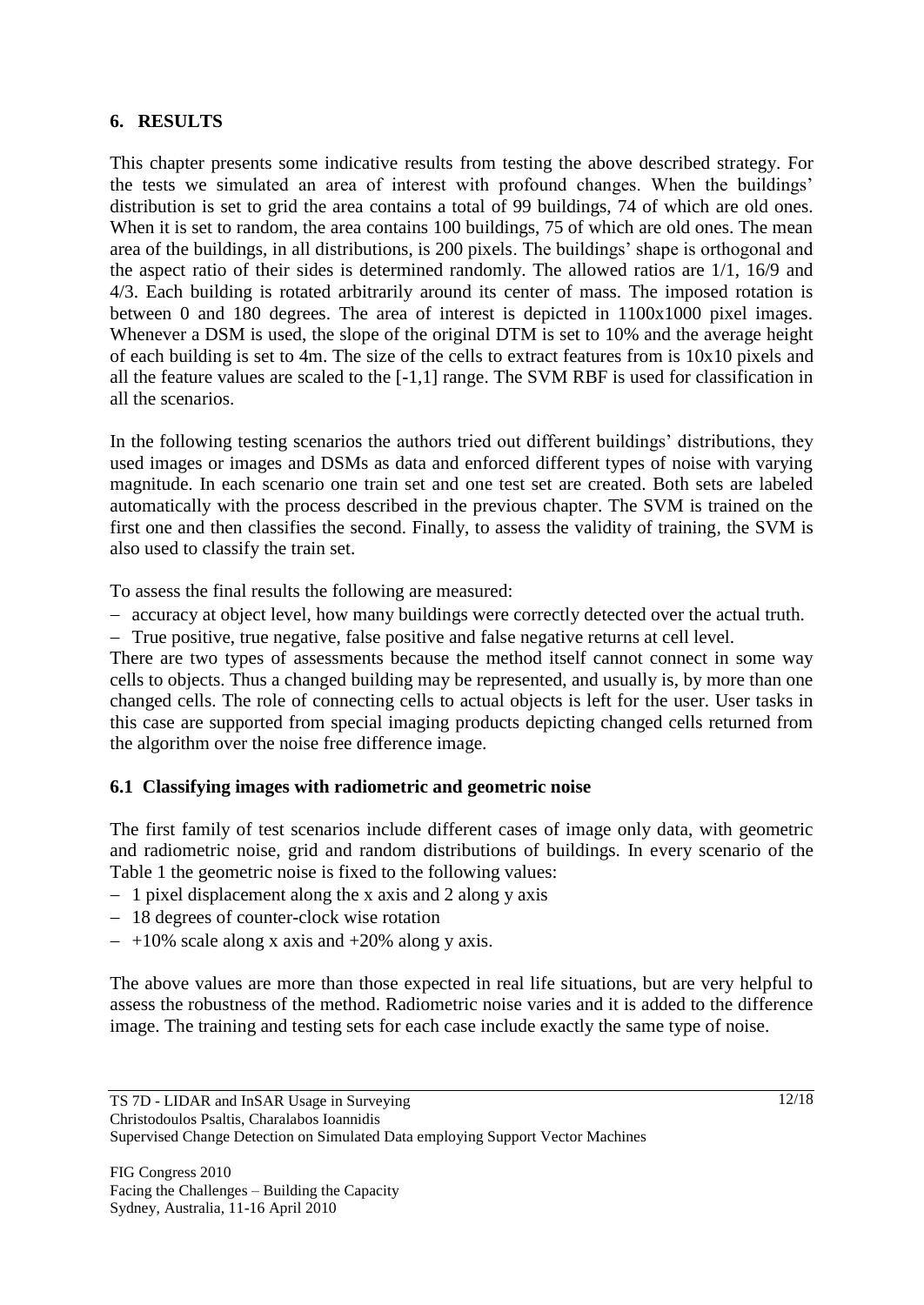|                                  | Scenario 1     |              | Scenario 2   |             | Scenario 3   |                | Scenario 4   |             | Scenario 5     |             | Scenario 6     |                |
|----------------------------------|----------------|--------------|--------------|-------------|--------------|----------------|--------------|-------------|----------------|-------------|----------------|----------------|
|                                  | <b>Train</b>   | <b>Test</b>  | <b>Train</b> | <b>Test</b> | <b>Train</b> | <b>Test</b>    | <b>Train</b> | <b>Test</b> | <b>Train</b>   | <b>Test</b> | <b>Train</b>   | <b>Test</b>    |
| Mode                             |                | Grid         | Grid         |             | Grid         |                | Random       |             | Random         |             | Random         |                |
| Old<br>buildings                 | 74             |              | 74           |             | 74           |                | 75           |             | 75             |             | 75             |                |
| <b>New</b><br>buildings          | 25             |              | 25           |             | 25           |                | 25           |             | 25             |             | 25             |                |
| <b>Mean</b><br>noise             | 100            |              | 150          |             | 200          |                | 100          |             | 150            |             | 200            |                |
| <b>Std noise</b>                 | 50             |              | 50           |             | 30           |                | 50           |             | 50             |             | 30             |                |
| <b>Positives</b>                 | 70             | 76           | 77           | 76          | 72           | 76             | 55           | 55          | 55             | 56          | 55             | 53             |
| <b>Negatives</b>                 | 10930          | 10924        | 10923        | 10924       | 10928        | 10924          | 10945        | 10945       | 10945          | 10944       | 10945          | 10947          |
| <b>True</b><br><b>Positives</b>  | 65             | 70           | 71           | 70          | 69           | 70             | 51           | 49          | 53             | 52          | 54             | 51             |
| True<br><b>Negatives</b>         | 10930          | 10924        | 10923        | 10924       | 10928        | 10924          | 10945        | 10945       | 10944          | 10944       | 10943          | 10945          |
| <b>False</b><br><b>Positives</b> | $\overline{0}$ | $\mathbf{0}$ | $\theta$     | $\theta$    | $\Omega$     | $\overline{0}$ | $\Omega$     | $\theta$    | 1              | $\Omega$    | $\overline{2}$ | $\overline{2}$ |
| <b>False</b><br><b>Negatives</b> | 5              | 6            | 6            | 6           | 3            | 6              | 4            | 6           | $\overline{2}$ | 4           | 1              | $\overline{2}$ |
| Object<br>accuracy               | 25/25          | 25/25        | 25/25        | 25/25       | 25/25        | 25/25          | 25/25        | 24/25       | 25/25          | 25/25       | 25/25          | 25/25          |

**Table 1. Results of test scenarios, including image only data, with geometric and radiometric noise**

From the above it is obvious that, at least at cell level accuracy the random distribution of buildings poses more challenges. It also evident that geometric and radiometric noise, have no significant impact to the results. This is attributed to the fact that white new buildings remain white since radiometric noise is only added to the difference image and thus the buildings remain white. In terms of objects, in almost all cases the new buildings are successfully detected.

# **6.2 Classifying images and DSMs with two step noise**

Following the above, the next phase included testing both with images and DSMs. Only the random mode was tested. Geometric noise was kept at the same levels as above, but this time radiometric noise was generated in two steps, to make the detection procedure more complicated. In the first step a noise distribution is added to the difference image. This makes the black background of the image noisy, but keeps the buildings white and noise free. In the next step a new noise distribution is generated and then subtracted from the first step result. This way both background and buildings get an amount of noise. It is important to generate two noise distributions of different standard deviations in order for the second not to alleviate the effect of the first one. The preferred choice is first to add a distribution with high mean value and low standard deviation and then subtract one with medium mean and high standard deviation. With this strategy the background takes initially the approximate color values of the buildings and then after the subtraction the scene is almost equally randomized. To assess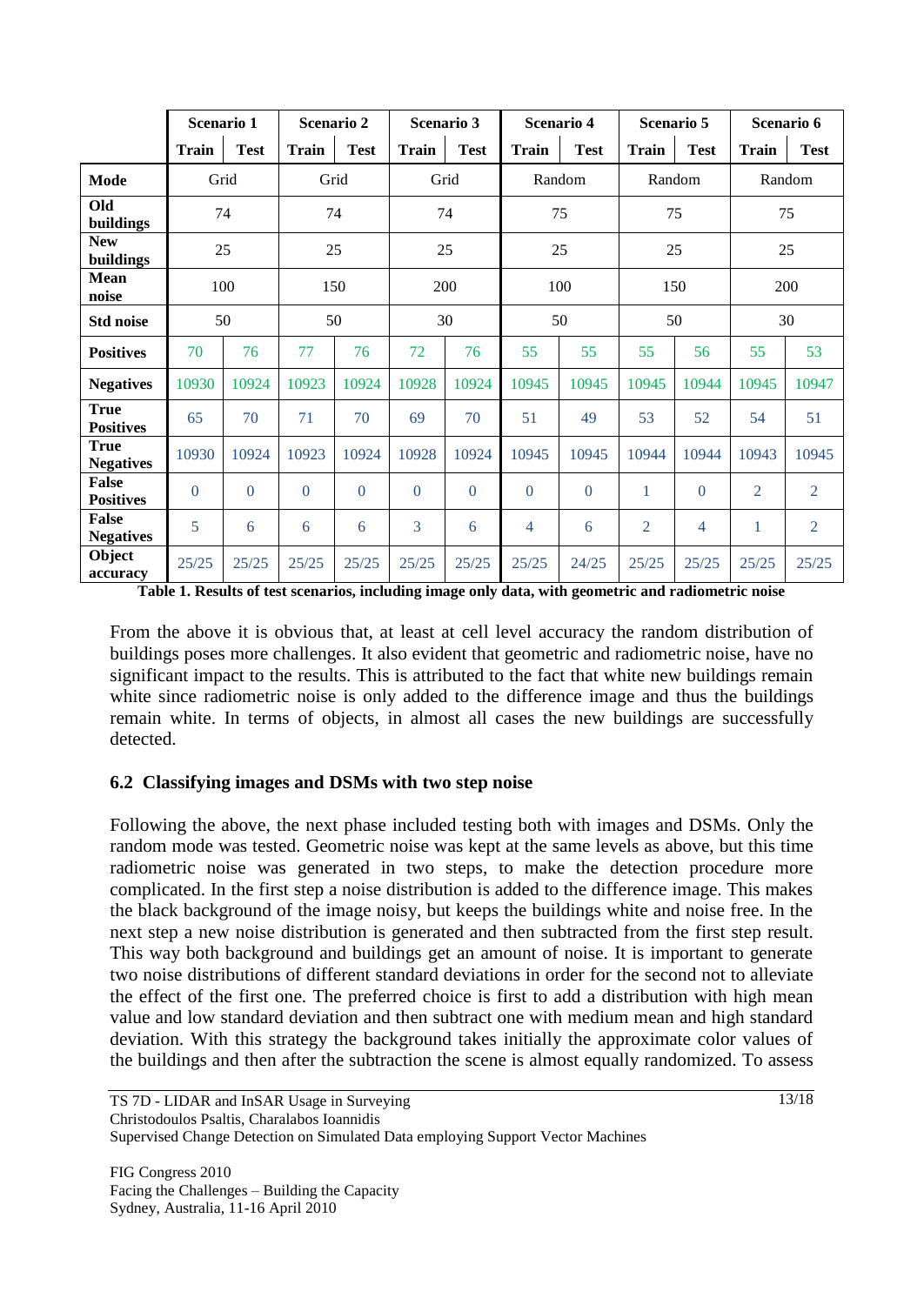the impact of the DSM to the classification process the same scenarios are ran with and without DSMs. Finally, to further calculate the impact of DSM quality to the results the DSM is first left without noise and then a noise distribution of zero mean value and 1m standard deviation is added to it.

|                                  | <b>Scenario 7</b>        |                |                          |                          |                        |                | <b>Scenario 8</b>        |                          |                        |                          |                        |                |  |  |
|----------------------------------|--------------------------|----------------|--------------------------|--------------------------|------------------------|----------------|--------------------------|--------------------------|------------------------|--------------------------|------------------------|----------------|--|--|
|                                  | <b>Images</b>            |                | Images,<br><b>DSMs</b>   |                          | Images,<br><b>DSMs</b> |                | <b>Images</b>            |                          | Images,<br><b>DSMs</b> |                          | Images,<br><b>DSMs</b> |                |  |  |
|                                  | <b>Train</b>             | <b>Test</b>    | <b>Train</b>             | <b>Test</b>              | <b>Train</b>           | <b>Test</b>    | <b>Train</b>             | <b>Test</b>              | <b>Train</b>           | <b>Test</b>              | <b>Train</b>           | <b>Test</b>    |  |  |
| Old<br>buildings                 | 75                       |                |                          |                          |                        |                |                          | 75                       |                        |                          |                        |                |  |  |
| <b>New</b><br>buildings          | 25                       |                |                          |                          |                        |                |                          | 25                       |                        |                          |                        |                |  |  |
| <b>Mean</b><br>noise 1           | 180                      |                |                          |                          |                        |                |                          | 200                      |                        |                          |                        |                |  |  |
| Std noise 1                      | 10                       |                |                          |                          |                        |                |                          | 10                       |                        |                          |                        |                |  |  |
| <b>Mean</b><br>noise 2           | 100                      |                |                          |                          |                        |                |                          | 100                      |                        |                          |                        |                |  |  |
| Std noise 2                      | 60                       |                |                          |                          |                        |                |                          | 60                       |                        |                          |                        |                |  |  |
| Mean height<br>noise             | L,                       |                |                          | $\blacksquare$           | $\boldsymbol{0}$       | $\overline{0}$ | ÷                        |                          |                        | $\overline{a}$           | $\mathbf{0}$           | $\mathbf{0}$   |  |  |
| Std height<br>noise              | $\overline{\phantom{a}}$ | ÷              | $\overline{\phantom{a}}$ | $\overline{\phantom{m}}$ | 1                      | 1              | $\overline{\phantom{0}}$ | $\overline{\phantom{a}}$ | ÷                      | $\overline{\phantom{m}}$ | 1                      | 1              |  |  |
| <b>Positives</b>                 | 58                       | 56             | 58                       | 56                       | 58                     | 56             | 59                       | 55                       | 59                     | 55                       | 59                     | 55             |  |  |
| <b>Negatives</b>                 | 10942                    | 10944          | 10942                    | 10944                    | 10942                  | 10944          | 10941                    | 10945                    | 10941                  | 10945                    | 10941                  | 10945          |  |  |
| <b>True</b><br><b>Positives</b>  | 50                       | 41             | 56                       | 52                       | 53                     | 47             | 50                       | 37                       | 57                     | 50                       | 53                     | 44             |  |  |
| <b>True</b><br><b>Negatives</b>  | 10941                    | 10942          | 10942                    | 10943                    | 10941                  | 10943          | 10939                    | 10942                    | 10939                  | 10940                    | 10935                  | 10934          |  |  |
| <b>False</b><br><b>Positives</b> | 1                        | $\overline{2}$ | $\theta$                 | 1                        | 1                      | 1              | $\overline{2}$           | 3                        | 1                      | $\overline{2}$           | 1                      | $\overline{2}$ |  |  |
| <b>False</b><br><b>Negatives</b> | 8                        | 15             | $\overline{2}$           | $\overline{4}$           | 5                      | 9              | 9                        | 18                       | $\overline{2}$         | 5                        | 6                      | 11             |  |  |
| Object<br>accuracy               | 23/25                    | 21/25          | 25/25                    | 24/25                    | 24/25                  | 23/25          | 22/25                    | 20/25                    | 24/25                  | 24/25                    | 23/25                  | 23/25          |  |  |

**Table 2. Results of test scenarios including both images and DSMs, with geometric and radiometric noise**

The results of this phase (Table 2) show three important pointers: (a) The two step radiometric noise significantly reduces the accuracy of the process, (b) Considering the DSM in the classification process improves the results (in terms of objects, the successfully detected new buildings are more than 90%), and (c) The DSM quality is proportional to the final accuracy.

#### **6.3 Classifying images and DSMs with low noise training and high noise testing data**

To make testing more realistic it was considered that in certain cases training data and the data to be classified differ in quality. To assess this possibility the training data generated were set to have low noise and the data to be classified were set to have higher noise index.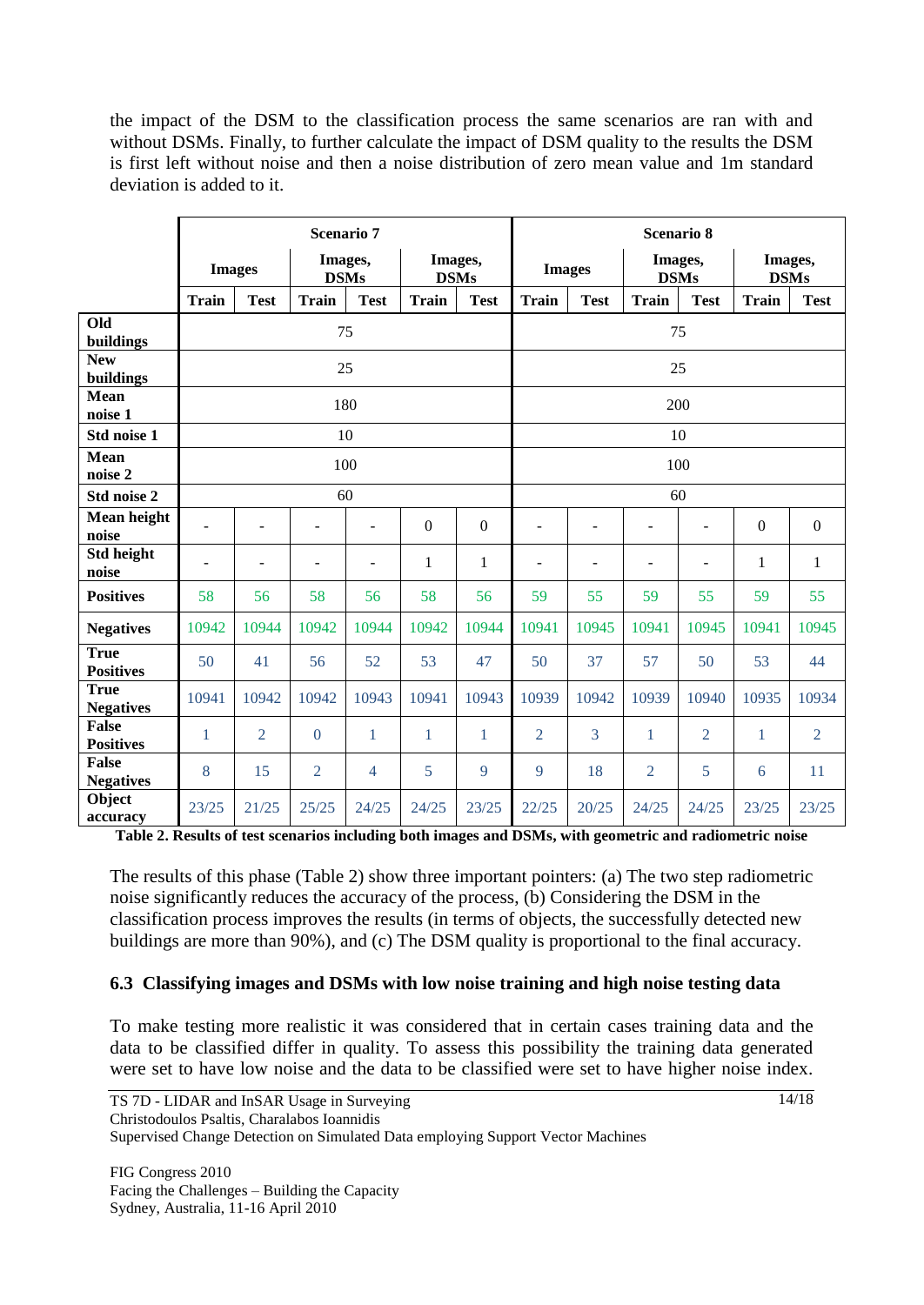|                        |                |                | <b>Scenario 9</b> |                     | Scenario 10  |                |                     |             |  |
|------------------------|----------------|----------------|-------------------|---------------------|--------------|----------------|---------------------|-------------|--|
|                        |                | <b>Images</b>  |                   | <b>Images, DSMs</b> |              | <b>Images</b>  | <b>Images, DSMs</b> |             |  |
|                        | <b>Train</b>   | <b>Test</b>    | <b>Train</b>      | <b>Test</b>         | <b>Train</b> | <b>Test</b>    | <b>Train</b>        | <b>Test</b> |  |
| <b>Old buildings</b>   | 100<br>100     |                |                   |                     |              |                |                     |             |  |
| <b>New buildings</b>   | 25<br>25       |                |                   |                     |              |                |                     |             |  |
| x displacement         | 1 pixel        | 1 pixel        | 1 pixel           | 1 pixel             | 1 pixel      | 1 pixel        | 1 pixel             | 1 pixel     |  |
| y displacement         | 1 pixel        | 2 pixel        | 1 pixel           | 2 pixel             | 1 pixel      | 2 pixel        | 1 pixel             | 2 pixel     |  |
| <b>Rotation</b>        | 9 deg          | 18 deg         | 9 deg             | 18 deg              | 9 deg        | 18 deg         | 9 deg               | 18 deg      |  |
| x scale                | $+5%$          | $+10%$         | $+5%$             | $+10%$              | $+5%$        | $+10%$         | $+5%$               | $+10%$      |  |
| y scale                | $+5%$          | $+20%$         | $+5%$             | $+20%$              | $+5%$        | $+20%$         | $+5%$               | $+20%$      |  |
| Loc                    | 180            | 200            | 180               | 200                 | 180          | 200            | 180                 | 200         |  |
| <b>Scale</b>           | 10             | 10             | 10                | 10                  | 10           | 10             | 10                  | 10          |  |
| Loc <sub>2</sub>       | 100            | 100            | 100               | 100                 | 100          | 100            | 100                 | 100         |  |
| Scale <sub>2</sub>     | 20             | 60             | 20                | 60                  | 20           | 60             | 20                  | 60          |  |
| <b>DTM</b> scale       | $\blacksquare$ | $\blacksquare$ | $\Omega$          | $\mathbf{0}$        | ٠            | $\blacksquare$ | $\Omega$            | $\Omega$    |  |
| <b>DTM</b> loc         |                | $\blacksquare$ | 0.5               | 1                   |              | ٠              | 0.3                 | 0.3         |  |
| <b>Positives</b>       | 45             | 63             | 45                | 63                  | 43           | 55             | 43                  | 55          |  |
| <b>Negatives</b>       | 10955          | 10937          | 10955             | 10937               | 10957        | 10945          | 10957               | 10945       |  |
| <b>True Positives</b>  | 44             | 24             | 44                | 31                  | 41           | 15             | 43                  | 31          |  |
| <b>True Negatives</b>  | 10955          | 10937          | 10955             | 10937               | 10957        | 10945          | 10956               | 10945       |  |
| <b>False Positives</b> | $\Omega$       | $\Omega$       | $\theta$          | $\theta$            | $\theta$     | $\theta$       | 1                   | $\theta$    |  |
| <b>False Negatives</b> | 1              | 39             | 1                 | 32                  | 2            | 40             | $\Omega$            | 24          |  |
| <b>Object accuracy</b> | 25/25          | 18/25          | 25/25             | 20/25               | 25/25        | 17/25          | 25/25               | 21/25       |  |

These scenarios were evaluated once taking into account only the images and then adding the DSM as well. The DSM had varying quality whereas the images had a fixed quality.

**Table 3. Results of test scenarios with low noise training and high noise testing data**

From these scenarios it is also evident the positive impact of DSM and high DSM quality to the final result. As it was expected it is very crucial to train and test the SVM in almost the same conditions in order to achieve uniform levels of acceptable accuracy. If this is not possible then a high quality DSM can greatly enhance the overall performance of the algorithm.

# **7. CONCLUSION**

In an effort to improve the procedures for automated and reliable detection of new buildings, which can be used for several applications such as map updating, monitoring of informal development etc, a procedure using Support Vector Machines was developed and tested. The results using the Radical Basis Function SVM classifier are especially encouraging.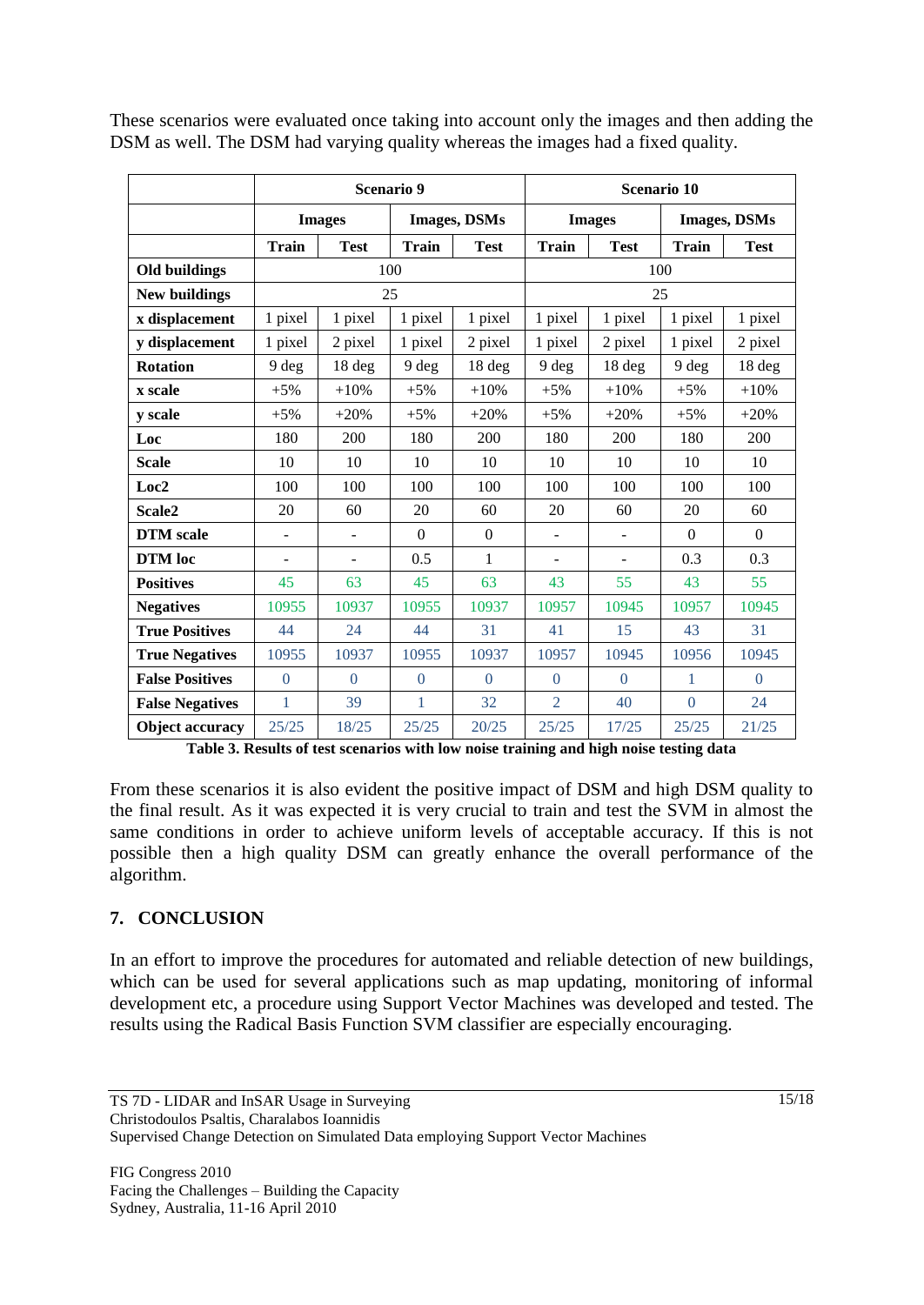For the selection of the appropriate parameters for the application of the RBF SVM method and the investigation of its impacts on the efficiency of the procedure, the use of simulation data is necessary. This is a sophisticated procedure since it is necessary to gradually identify realistic conditions for the application in a virtual environment. However, it is proven that the procedure is especially useful and efficient with interesting results. A significant number of scenarios was tested, the most representative of which are presented in Tables 1-3. The derived results are:

- For cases where simple noise conditions have been applied (even with high radiometric noise), the results were excellent. All new buildings were detected and few false replies (positive or negative) were mentioned. Consequently, the proposed procedure works perfectly under ideal conditions.
- When the inserted noise becomes complicated (two step noise) the success indicators are reduced (e.g., detection of new buildings 80% and 5% false negative responses). The use of DSMs seems to be necessary; DSMs of high quality and accuracy give the best results.
- When training and testing data differ in quality, the difficulties in detection of changes grow. It is proven that the use of images alone is no longer adequate (detection of new buildings is reduced to less than 70%). The use of DSMs is necessary; the increased quality of DSM leads to better results.

Future research should focus on the application of the proposed procedure with real data, aerial and satellite images and DSMs of various densities and quality, so that the results derived from simulation tests will be ensured. However, it is obvious that this method is promising increased percentages of successful detection of new buildings in a broad variety of applications.

# **REFERENCES**

Abe, S., 2005. *Support vector machines for pattern classification*, Springer, pp. 39-40.

- Blaschke, T., 2005. Towards a framework for change detection based on image objects. In: *Remote sensing and GIS for environmental studies, Vol. 113*, S. Erasmi, B. Cyffka, and M. Kappas eds., Gottinger Geographische Abhandlungen, pp. 1–9.
- Boser, B.E., Guyon, I.M., Vapnik, V., 1992. A Training Algorithm for Optimal Margin Classifiers. In: *Proceedings of the 5th Annual ACM Workshop on Computational Learning Theory*, pp. 144-152.
- Burges, C., 1998. A tutorial on support vector machines for pattern recognition. In: *Data mining and knowledge discovery*, vol. 2, pp. 121–167.
- Canty, M.J., Nielsen, A.A., 2004. Unsupervised classification of changes in multispectral satellite imagery. In: *Proceedings of SPIE*, pp. 356-363.
- Chang, C.C., Lin, C.J., 2001. LIBSVM : A library for support vector machines, available at: http://www.csie.ntu.edu.tw/~cjlin/libsvm (date accessed 3 Sep. 2009)
- Cristianini, N., Taylor, S., 2000. *An Introduction to Support Vector Machines and Other Kernel-based Learning Methods*, Cambridge University Press.
- DTREG, 2009. Support Vector Machines, available at: http://www.dtreg.com/svm.htm. (date accessed 3 Sep. 2009)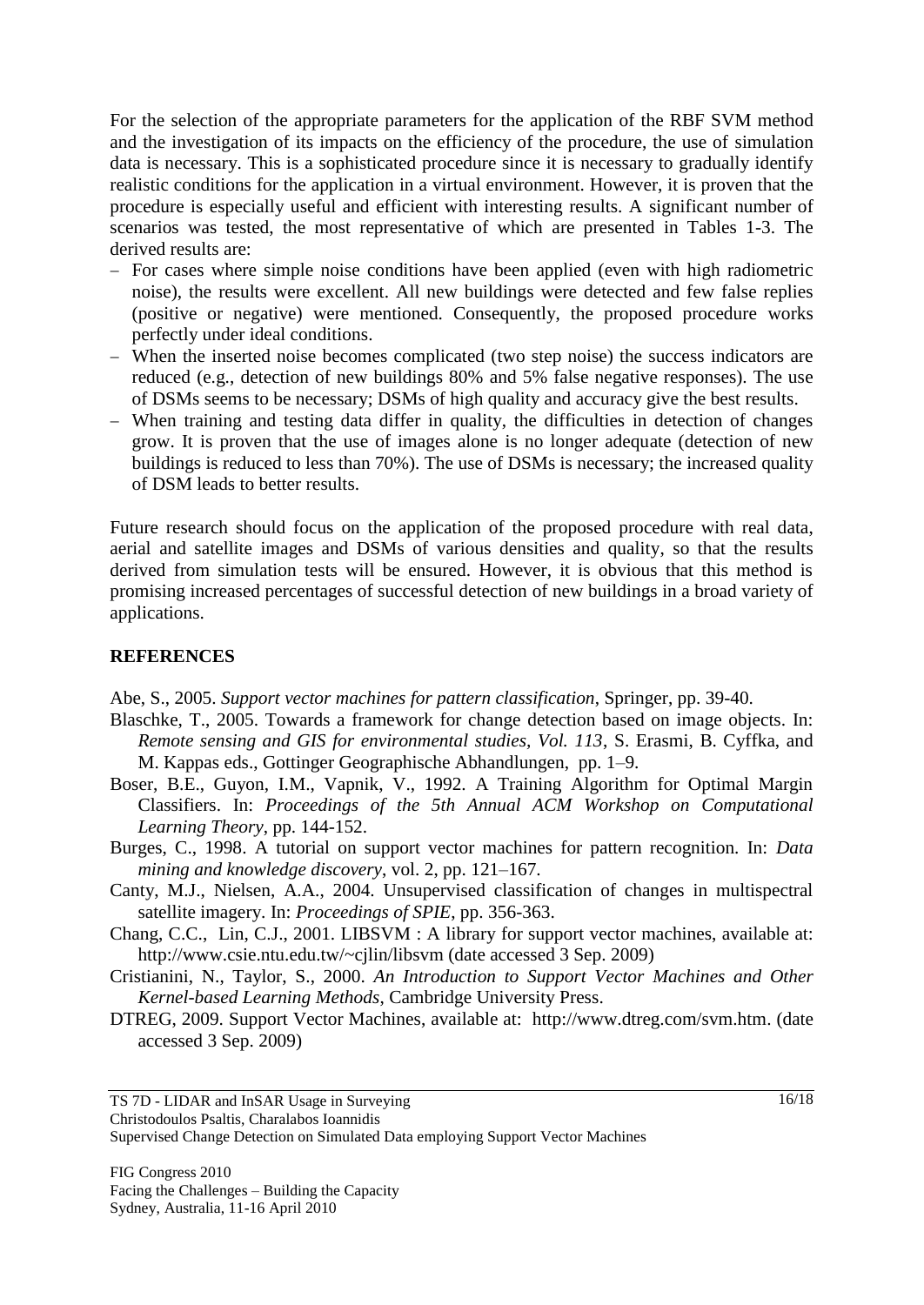- Hall, O., 2003. A Multiscale Object-Specific Approach to Digital Change Detection. In: *International Journal of Applied Earth Observation and Geoinformation*, vol. 4, pp. 311- 327.
- Hofmann, P., Strobl, J., Blaschke, T., Kux, H., 2006. Detecting informal settlements from Quickbird data in Rio de Janeiro using an object based approach. In: *The International Archives of the Photogrammetry, Remote Sensing and Spatial Information Sciences*, Salzburg, Austria, Vol. XXXVI, Part 4/C42, unpaginated CD-ROM.
- Mo, D., Lin, H., Li, J., Sun, H., Zhang, Z., Xiong, Y., 2008. A SVM-Based Change Detection Method from Bi-Temporal Remote Sensing Images in Forest Area. In: *First International Workshop on Knowledge Discovery and Data Mining*, pp. 209-212.
- Moeller, M.S., Blaschke, T., 2006. Urban change extraction from high resolution satellite image. In: *The International Archives of the Photogrammetry, Remote Sensing and Spatial Information Sciences*, Vienna, Austria, Vol. XXXVI, Part 2, pp. 151-156.
- Psaltis, C., Ioannidis, C., 2008. Simple Method for Cost-Effective Informal Building Monitoring, *Surveying and Land Information Science*, vol. 68, pp. 65-79.
- Raybaut, P., 2009. Python(x,y), Free scientific and engineering development software, available at: http://www.pythonxy.com (date accessed 3 Sep. 2009).
- Song, X., Li, D., 2007. Research on key point of 3D change detection of geospatial database. In: *ISPRS Workshop on updating geo-spatial databases with imagery & 5th ISPRS Workshop on DMGISs*, Urumchi, China, pp. 23-27.
- Straub, B.M., Wiedemann, C., Heipke, C., 2000. Towards automatic interpretation of images for GIS update. In: *The International Archives of the Photogrammetry, Remote Sensing and Spatial Information Sciences*, Amsterdam, Netherlands, Vol. XXXIII, Part B2, pp. 525-532.
- Vapnik, V., Lerner, A., 1963. Pattern recognition using generalized portrait method. In: *Automation and Remote Control*, vol. 24, pp. 774–780.
- Wang, H., Pan, L., Zheng, H., Liu, P., 2007. Automatic Detection Technique of Residential Area Change Based on Topological Analysis. In: *ISPRS Workshop on updating geospatial databases with imagery & 5th ISPRS Workshop on DMGISs*, Urumchi, China, pp. 29-33.
- Zhigao, Y.,Qianqing, Q., Qifeng, Z., 2006. Change Detection in High Spatial Resolution Images Based on Support Vector Machine. In: *IEEE International Symposium on Geoscience and Remote Sensing*, pp. 225-228.